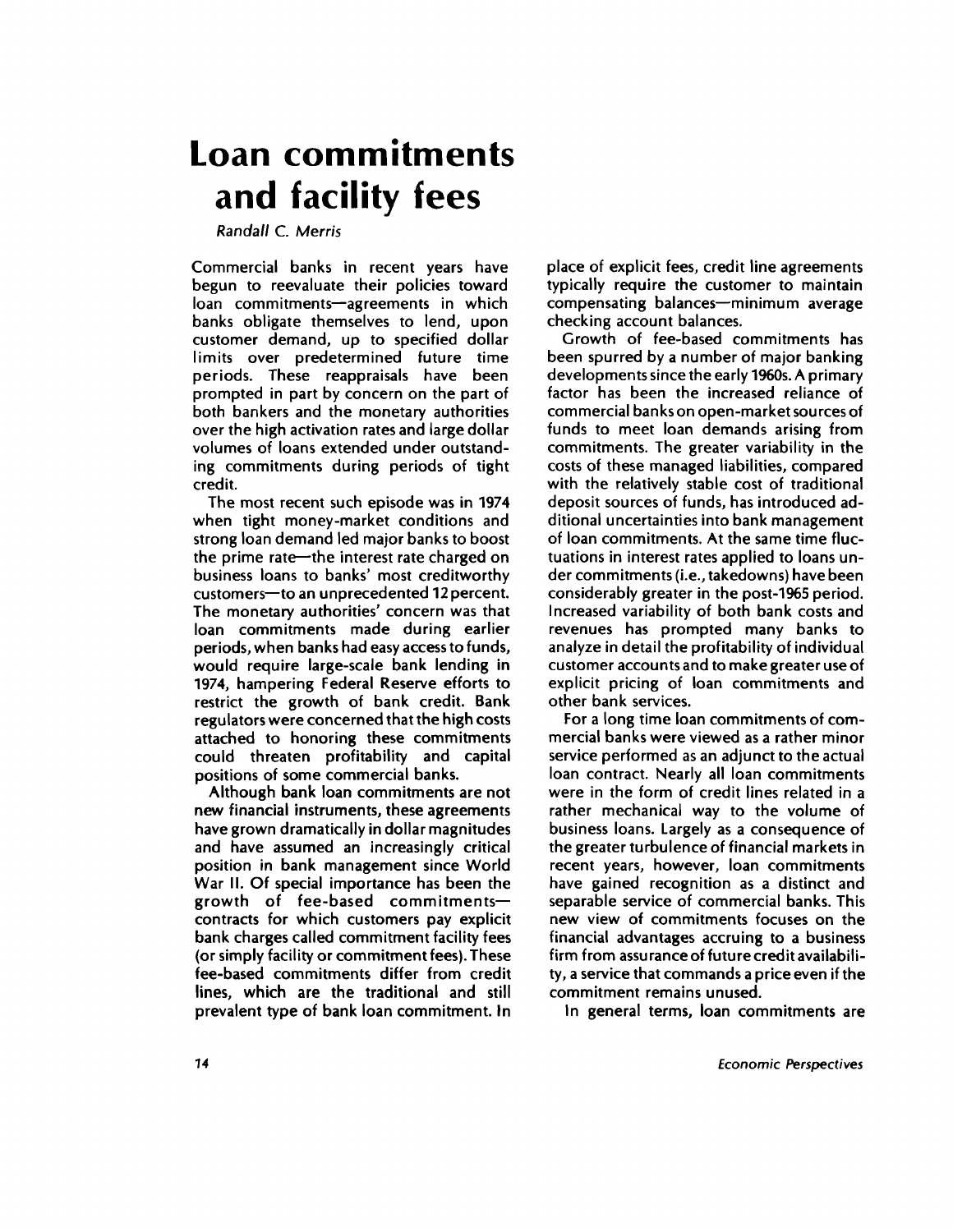**viewed as insurance policies for which firms should be willing to pay a "premium"—either in the form of a facility fee or through compensating balances. Banks maintain some, but not complete, control over policyholder claims by reserving the right to vary interest rates applied on commitment takedowns in most of these contracts. It is extremely unlikely, in normal times, that all holders will decide to draw down their commitments simultaneously. As a result, banks are able to pool risks and forecast loan usage for commitments in much the same way that insurance companies use contingency tables to estimate claims.**

**Unlike claims under most forms of insurance, however, takedowns under loan commitments are not independent events ruled by accident or nature. Because takedowns occur at the discretion of business firms which are affected by tight credit conditions at about the same time, the possibility exists that a large proportion of commitment holders will turn to their banks for funds simultaneously. During periods of especially tight credit, such as in 1969 and 1974, takedowns were increased sharply enough by a sufficiently large number of commitment holders to engender concern.**

# **Commitment features**

**Loan commitment is a term loosely applied to a variety of agreements varying from informal understandings to legally binding contracts between commercial banks and their customers. A loan commitment may be negotiated between the parties and tailored to specific operating policies of the bank and particular credit needs of the customer. All major banks and many smaller ones have detailed operating policies regarding commitments. Any one bank frequently uses several standard types of commitments and further customizes these agreements to individual customers.**

**Even commercial banks are not always in agreement as to what constitutes a loan commitment. Some banks consider all or nearly all** short-term business loans to arise from com**mitments, even if the bank has had no contact with the loan customer prior to the loan application. At the other extreme are banks that view themselves as making no commitments whatever. Fortunately, most banks' commitment policies are better defined and managed than either of these extreme views might suggest. Nevertheless, differences in terminology regarding commitments persist.**

**Loan commitments typically include four major elements—disclosure of the commitment to the customer, the dollar limit on loans under the agreement, interest rates on takedowns, and the time period during which the agreement is effective. While some banks have adopted internal guidelines for use in screening customer loan requests, these guidelines typically are not considered loan commitments unless they have been communicated to customers. Thus, terms such as "disclosed credit lines" or "confirmed lines" often are used to distinguish commitments from internal guidelines. Although all credit commitments involve disclosure to the customer, either orally or in writing, their treatment of the other major elements varies widely. Confirmed credit lines include lending limits but do not detail other terms and conditions of usage. Credit lines sometimes are open indefinitely or until further notice from the bank, but most often are on an annually renewable basis.**

**On the other hand, formal loan commitments, sometimes called "firm" commitments, include all four major elements of commitment agreements. Not only dollar loan limits, but also lending rates and the period for which the agreement is in force, are stated in writing. The lending rate is usually specified to bear a fixed relationship to the prime rate. The period during which formal commitments are in force is normally one to three years, depending on the purpose of the borrowing. There is usually a clause requiring a bank to show cause for not honoring a formal commitment, and proviso clauses stipulating that the customer must maintain minimum adequate working capital, limiting the customer's reliance on nonbank external financing, or imposing other controls on the**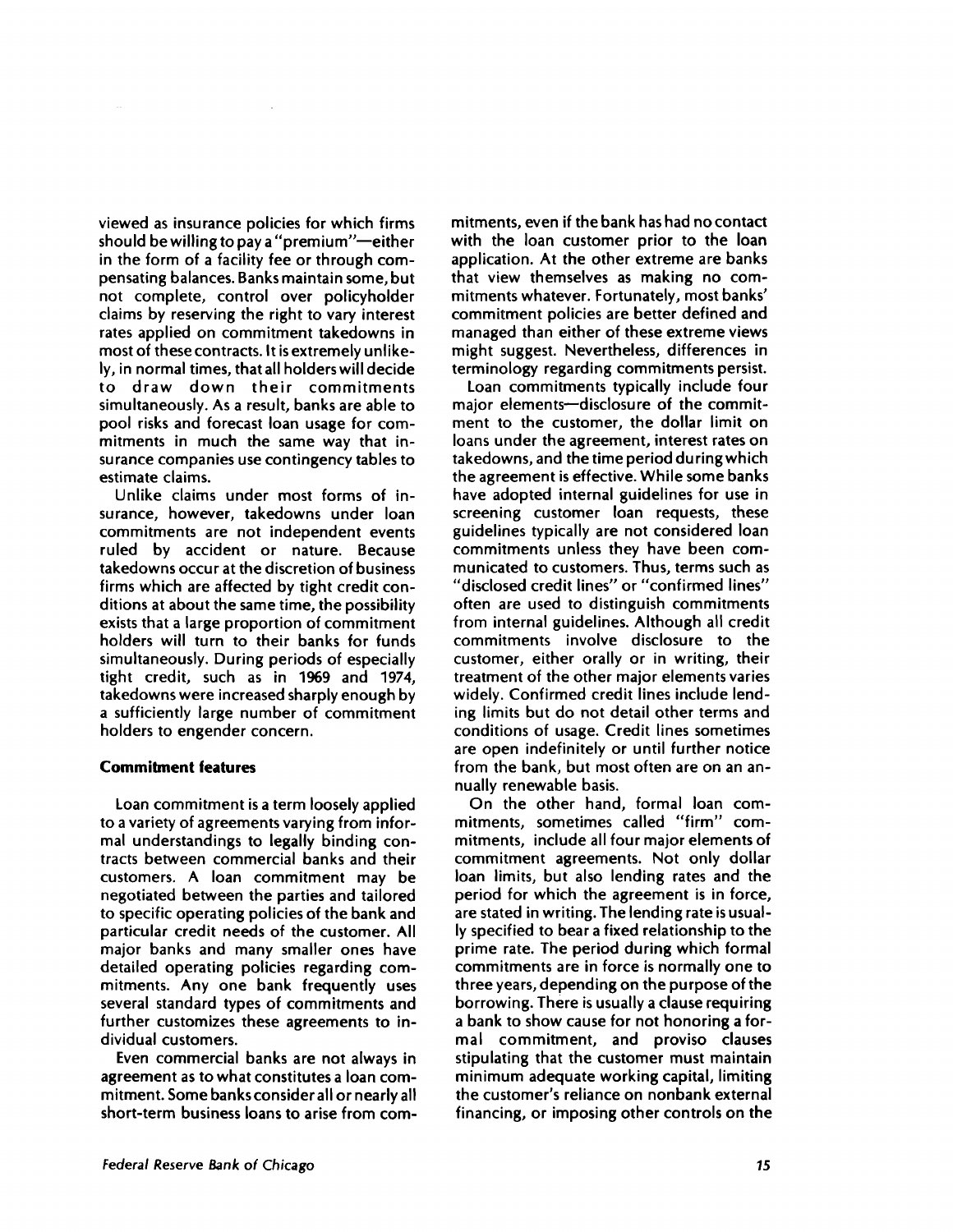**firm's operations sometimes detail the conditions under which the bank may be released from its obligation to lend.**

**Two of the most important types of formal commitments are revolving credits and term loan commitments. A revolving credit entitles the customer to take down and repay loans repeatedly during the time the agreement is in effect, so long as the total loans outstanding at any time do not exceed the dollar limits of the commitment. Banks may require that a revolving credit be repaid in full for some part of each year. Term loan commitments are for bank loans having original maturities exceeding one year. Some commitments apply directly to term loans, whereas other commitments begin as revolving credits and allow conversion to term lending during the life or upon expiration of the revolving credit agreement. Revolving credits and term loan commitments are two principal types of commitments on which banks often charge explicit fees.**

**Another major category of formal commitments is the standby commitment, which is used to back an issuance of commercial paper—promissory notes issued by large corporations and used as a close substitute for bank loans. Although collateral is not required on commercial paper, investors typically require some assurance that issuers will be able to repay or refinance the debt upon maturity. Under standby commitments banks promise to provide refinancing through bank loans when the commercial paper matures. Corporations sometimes find bank refinancing less expensive than commercial paper, and take down large amounts of standby commitments. At other times, when commercial paper is relatively less expensive, standby commitments remain unused and serve only as credit assurance. In many instances a large corporation will have loan commitments outstanding from dozens of banks to cover its commercial paper. The fees charged for these commitments are referred to as standby fees.**

**Credit lines traditionally have been a major component of "customer relationships" longstanding cooperative arrangements by**

**which a bank provides total packages of bank services to business customers. Standing ready to provide loans, especially in times of tight credit, is vital to maintaining the loyalty of the customer and the long-run profitability of his account to the bank.**

**Advance commitment of funds also may serve as an important part of the loan approval mechanism used in major banks. So long as total loans to a given borrower remain within the dollar limits of the commitment, pre-approved lending reduces administrative costs for a bank loan department by eliminating the need to review and approve each loan separately.**

**Knowing both the overall dollar volume of commitments and the totals for separate commitment categories, senior bank management is better able to forecast loan demand. However, knowledge of the usage rates of various types of commitments is also necessary.**

#### **Usage rates**

**Usage rates (i.e., the percentages of commitments taken down at any given time) vary significantly among credit lines, revolving credits, term loan commitments, and other types of commitments. Usage rates tend to be highest for formalized agreements, especially for fee-based commitments. Thus, term loan commitments and revolving credits have higher usage rates on average than confirmed credit lines.**

**Usage rates also display more cyclical variability for some categories of commitments than for others. Credit lines and revolving credits are designed to meet both foreseen and unforeseen short-term borrowing needs and so have more cyclical and seasonal usage than term loan commitments.**

**Nonbank financial institutions, especially finance companies, are major users of commitments, either directly or as backing for commercial paper, and are often treated as a separate commitment category. These commitments are most similar in form and usage to the revolving credits issued to commercial and industrial borrowers.**

**Banks also issue construction-loan and**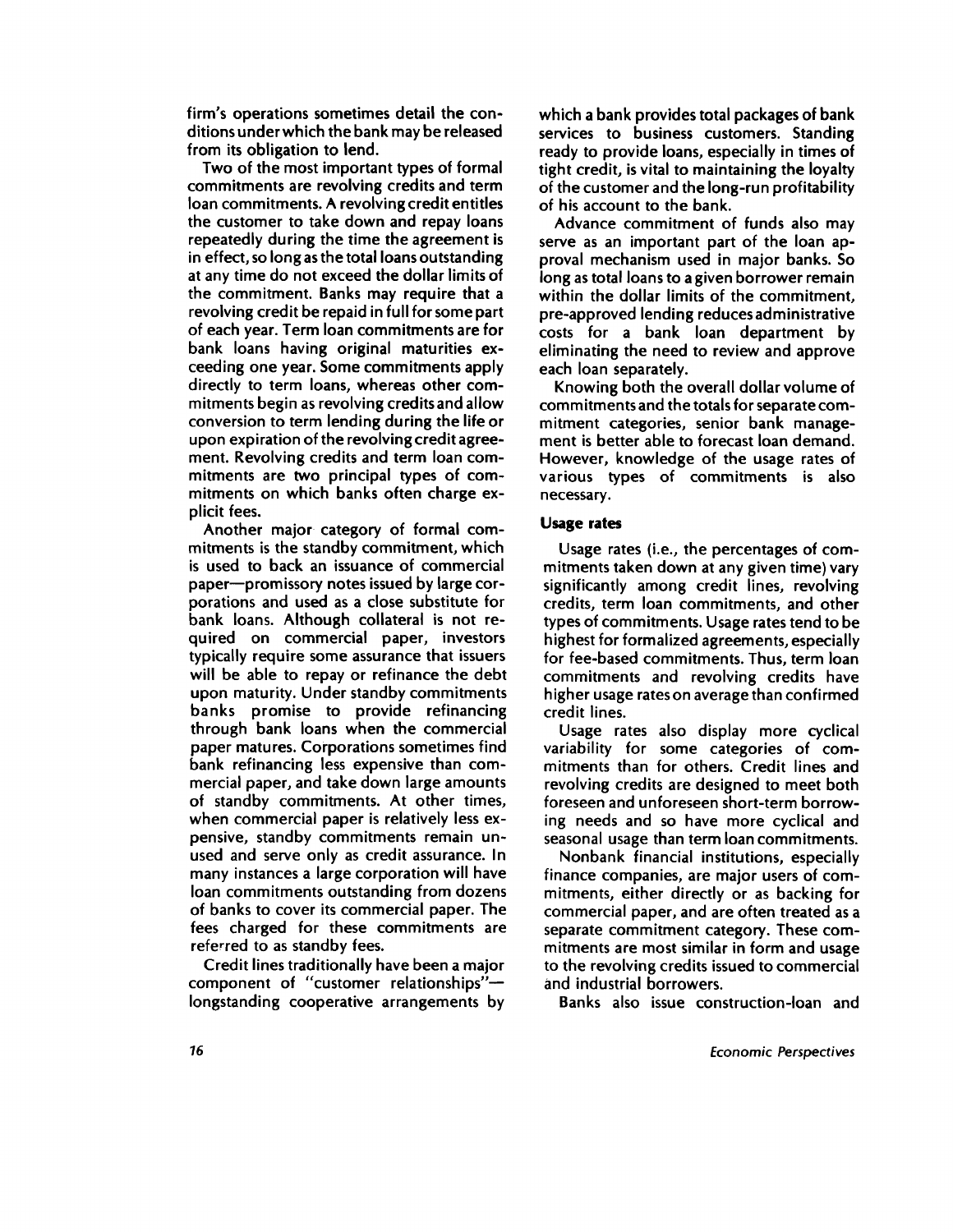**mortgage-loan commitments for loans secured by real estate, collectively called real estate commitments. Ultimate usage rates are near 100 percent for real estate commitments. A construction commitment is tied directly and formally to a specific construction project and includes a date for total takedown or a timetable for periodic takedowns increasing to 100 percent usage during the construction period. Similarly, a mortgage commitment is tied to a particular commercial or residential property as of a closing date. Real estate commitments are a totally separate entity and normally are not discussed along with "regular" commitments because the bank's uncertainty about usage rates, which is substantial for credit lines, revolving credits, and term commitments, is not as important for real estate commitments.**

#### **Lending under commitments**

**Estimates from the latest available Federal Reserve survey of bank lending, covering loans contracted in the first full week of November 1977, indicate that slightly over 40 percent of the dollar amounts of short-term business loans (i.e., loans with maturities less than one year) and over 48 percent of longterm business loans were contracted through commitments. In general, the largest banks originate a larger proportion of their business lending through commitments than smaller banks. For example, 54 percent of the dollar volume of short-term business loans of the 48 largest banks in the November 1977 survey were made under commitments, compared to 33 percent of the same category of lending by other banks. Over 62 percent of the longterm business lending by the 48 largest banks was under commitments, compared to about 32 percent for other banks.**

**Generally, large loans are more likely to originate from commitments than are smaller loans. In the November 1977 survey, for example, only 19 percent of the dollar amount of short-term business loans in the \$1-99 thousand size category arose from commitments, compared with 50 percent of shortterm lending in the \$100 thousand and over** **size category. Similarly, about 37 percent of the dollar amount of long-term loans in the \$1-99 thousand category were made under commitments, compared to over 53 percent for the loans of \$100 thousand and over. The prevalence of commitments for large loans is explained in part by the lead time for advance planning afforded by a loan commitment, which is especially critical when the loan represents a sizable portion of the bank's total lending and is to be outstanding for a long time.**

### **Pricing commitments**

**Facility fees, like interest rates, are quoted as annual percentage rates and are paid either in full when the commitment begins or at regular intervals during the life of the contract. Some banks use a base fee to which are added, depending on the customer, supplementary facility fees or compensating balance requirements related to the dollar amounts of the commitments or the takedowns.**

**During the 1950s and most of the 1960s, the basic facility fee was 1/4 percent per annum on the unused dollar amount of the commitment but at times was increased by some banks to 1/2 percent on the unused amount.**

**The major purpose of the facility fee on commitments is to pay for the creditassurance services provided by the bank. Like prices of other goods and services, facility fees serve as an economic rationing device. They can be varied by the bank as a means of controlling the dollar volume of loan commitments. Increases in facility fees, other factors unchanged, will result in a reduction in dollar amounts of commitments demanded by new and existing customers.**

**Commercial banks change their basic facility fees very infrequently. One reason for the** "stickiness" of these fees is that banks have other methods available for influencing the **volume of commitments. Commercial banks can change the availability of the funds borrowed under commitments by altering compensating-balance requirements when applicable or can vary other elements of the**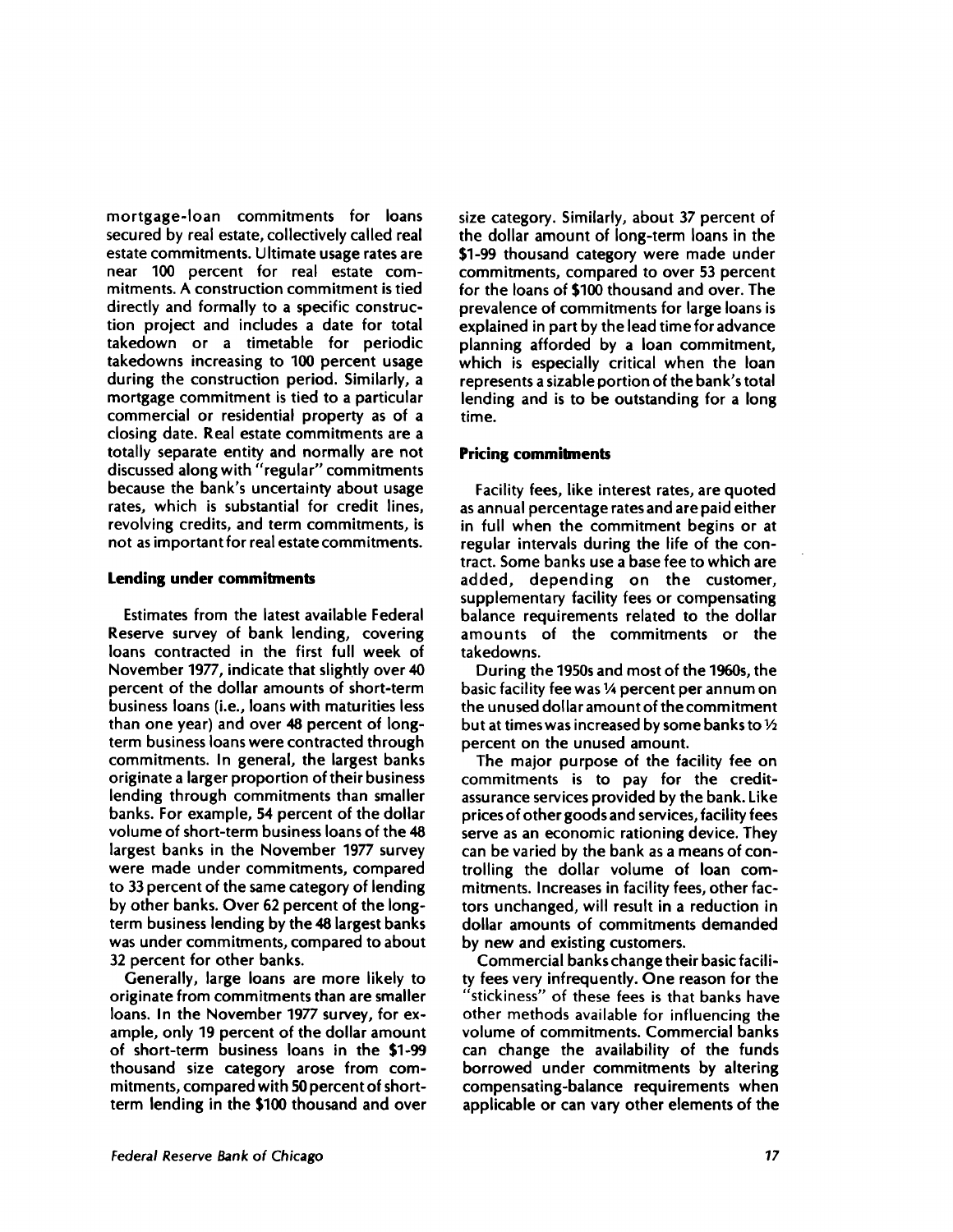**commitment agreement. Interest and noninterest terms on the loans assured by the agreements also can be modified in lieu of changing the facility fee. For example, a business firm previously qualifying for loans at the prime rate might terminate the agreement or carry a smaller commitment when faced with a higher loan rate—say, prime plus one percent.**

**Inflexibility of facility fees also results from manner in which fee charges influence loan demand, especially when the fee is applied to unused portions of commitments. The effects on loan demand are illustrated best by looking at changes in facility fees during two recent episodes of tight credit and strong loan demand.**

**• In the spring of 1969 several large New York City banks raised their facility fees from <sup>1</sup>/4 percent to 1/2 percent per annum on unused portions of new commitments and renewals of existing ones.**

**• In the fall of 1974 several major moneycenter banks imposed a 1/4 percent fee on total dollar amounts of new and renewed commitments in addition to the 1/2 percent fee already levied against unused segments of their commitments.**

**Levying facility fees against the unused portions of commitments has significantly different implications for loan demand than placing fees on total commitments. The fee increase in 1969 was aimed at reducing the amount of outstanding commitments and thereby stemming the growth of business lending. However, increasing the fee only against unused commitments provided an offsetting incentive to commitment holders to increase the usage of the commitments** that **remained in force.**

**Given the size of the commitment, an increase in the fee on the unused portion amounts to a decrease in the effective loan rate on takedowns. Consider a commitment carrying a 1/4 percent fee on the unused portion in early 1969 and obligating the bank to lend at the 71/2 percent prime rate quoted from mid-March to early June 1969. The effective, or marginal, interest rate on loans under this commitment is 71/4 percent rather than 71/2** **percent because of the 1/4 percent facility fee on unused commitment amounts. The borrower pays only 71/4 percent more by taking down the commitment since the IA percent fee is "saved" on each dollar of commitments used.**

**Now suppose that after the facility fee increase in 1969 from IA percent to 1/2 percent, the commitment holder chose to renew his commitment. With the prime rate still at 71/2 percent, the new effective rate on takedowns would be 7 percent—the 71/2 percent prime minus the 1/2 percent fee on unused commitment amounts. Thus, an increase in the commitment fee would result in a reduction in the effective cost of takedowns and probably would have the undesired effect of encouraging greater usage of commitments during a tight money situation.**

**It is noteworthy that the prime rate was increased in June 1969 from 71/2 percent to 81/2 percent—the largest single movement in the prime in modern history. This prime rate increase occurred soon after the** 1/4 **percentage point increase in facility fees on unused commitments by some major banks. Some part of this hike in the prime rate may be explained by the need to adjust the loan rate to the new facility fee schedules.**

**Indirect evidence that banks learned a lesson in facility fee policy from the 1969 episode is provided by the experience of 1974. Banks that increased fees in 1974 avoided simultaneously decreasing effective loan rates on takedowns. Since the additional 1/4 percent fee (or more in some cases) was placed on the total amount of new and renewed commitments, the commitment holder could not reduce the fee charge by simply taking down the commitment. From the banks' viewpoint the additional fee on total commitments had the advantage of reducing the dollar volume of commitments without stimulating an offsetting increase in takedowns.**

**Even when applied to total commitments, higher fees tend to increase observed usage rates because these agreements become a higher-cost financial resource. This is because the higher commitment fees lead holders to**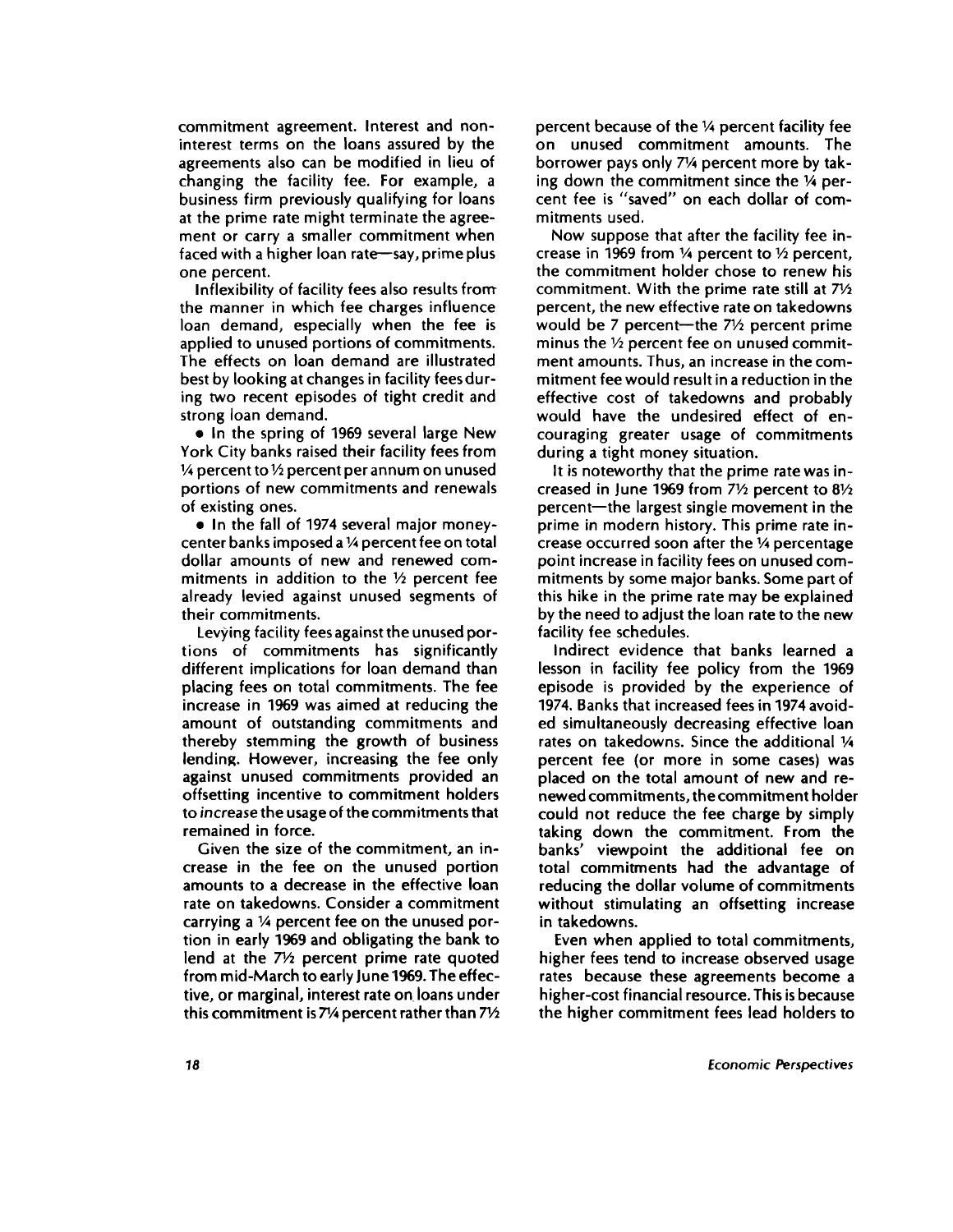**economize on the volume of unused commitments, resulting in higher observed usage rates.**

# **Regulation**

**It has been suggested on occasion that bank loan commitments should be subject to public regulation, either by placing reserve requirements on commitments or by limiting overall dollar volumes. Each of these alternatives, however, presents serious problems owing to the rather special nature of commitments—namely, that these contracts are contingent claims on the banking system. Because no transaction involving the actual transfer of funds is made until the commitment is taken down, commitments do not appear on bank balance sheets. Thus, regulation of commitments would not operate directly on an item appearing on the balance sheets of commercial banks.**

**If reserve requirements were placed on loan commitments, however, banks would need to alter accounts which do appear on their balance sheets—liquidating loans and investments or attracting additional deposits—in order to obtain funds to meet these requirements. By absorbing loanable funds, reserve requirements against loan commitments could prove a heavy burden on banks. The probable result would be that some banks would eliminate loan commitments (formal commitments at least) from the list of bank services provided. Many banks probably would impose additional compensating balance requirements, facility fees, and higher loan rates on commitment takedowns. In this way, the implied costs of reserve requirements against commitments would be shifted onto banks' credit customers.**

**The establishment of ceilings on dollar volumes of outstanding loan commitments would cause serious regulatory problems. Restrictions on loan commitments would have to be extended to entire business loan portfolios of commercial banks. Otherwise, banks simply could shift large volumes of lending from formal commitment status to lending without prior commitment or to** **agreements sufficiently informal as to avoid, at least technically, the official definition of a commitment. Unless all business lending and commitments were regulated in the same way, a reversal in the trend toward formal commitments would enable banks to circumvent quantitative controls on commitments.**

**If different quantitative restrictions (or reserve requirements) were imposed on different categories of business loans and loan commitments, the consequence would be bank credit allocation with its multitude of regulatory costs and inequities.**

**Despite the monetary authorities' occasional concern over the pro-cyclical effects of loan commitment usage, the need for regulatory control over loan commitments has not been clearly demonstrated. The fee revisions in 1969 and 1974 have shown that banks' control over outstanding formal commitments can be maintained during tight credit periods. Some firms holding bank credit lines in 1974 sought to convert them to fee-based commitments. While assuring customers that confirmed lines would be honored as readily as formal commitments, banks balked at converting these informal lines.**

**It should be remembered that commitment agreements expire and must be renegotiated. Even if many large, unused commitments accumulate during a period of slack loan demand, many of them expire as business credit demand recovers. After that occurs, and before credit pressures of the recovery have mounted, banks have several options. They can reduce the sizes of commitments, raise facility fees and compensating balance requirements, or alter other interest and noninterest terms on loans. Moreover, commitment holders have little incentive to accumulate commitments in anticipation of a credit crunch if the agreements are expected to expire before credit stringency appears.**

**Indeed, the othewise minor difficulties that some banks encountered from loan pressures in 1974, as well as the resulting concern on the part of the monetary authorities, were exacerbated by efforts of public officials to hold bank lending rates—particularly the prime**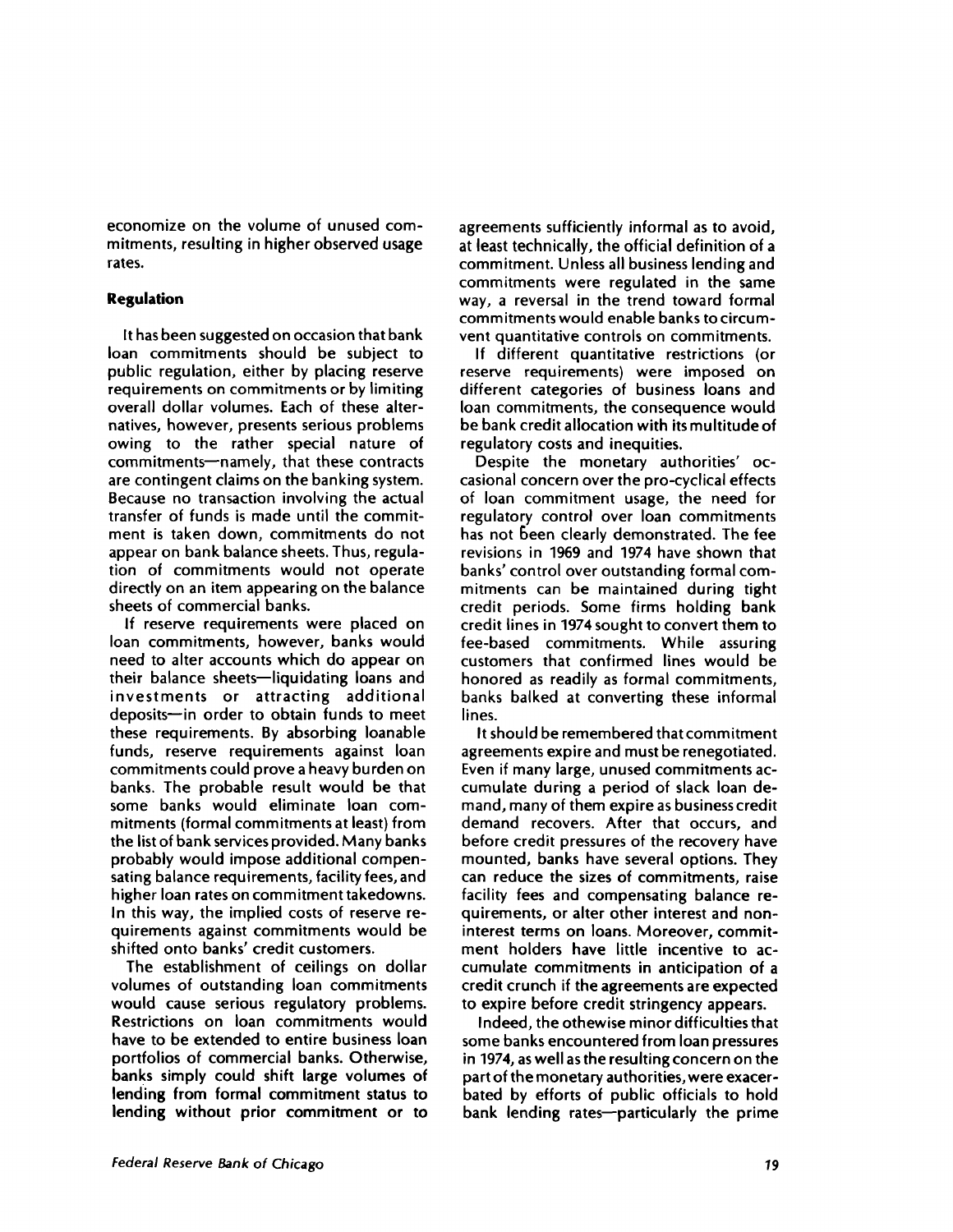### **Information on commitments**

Mellon Bank NA, headquartered in Pittsburgh, has been a leader in developing specific procedures for managing commitments and has been collecting detailed data on dollar amounts of formal commitments and credit lines since 1959. The Board of Governors of the Federal Reserve System has gathered data on loan commitments since the late 1960s and since January 1975 has compiled a Monthly Survey of Loan Commitments showing amounts of unused commitments and loans made under commitments by 136 large banks. Some information on commercial banks' commitment policies is available also from Changes in Bank Lending Practices and the Survey of Terms of Bank Lending, both published by the Federal Reserve System.

This information provides a useful starting point for developing generally accepted terminology regarding loan commitments and refining bank commitment policies.

#### **Federal Reserve surveys**

|                               | Monthly survey of<br>loan commitments                                                                                                                                                                                                    | Terms of lending at<br>commercial banks                                                                                                                                                                                                                                                                                                                                              | Changes in bank<br>lending practices                                                                                                                                                                                                                                                                                                                                                  |
|-------------------------------|------------------------------------------------------------------------------------------------------------------------------------------------------------------------------------------------------------------------------------------|--------------------------------------------------------------------------------------------------------------------------------------------------------------------------------------------------------------------------------------------------------------------------------------------------------------------------------------------------------------------------------------|---------------------------------------------------------------------------------------------------------------------------------------------------------------------------------------------------------------------------------------------------------------------------------------------------------------------------------------------------------------------------------------|
| <b>Banks included</b>         | 136 weekly reporting<br>banks, accounting<br>for about 85 percent<br>of commercial and<br>industrial loans, 95<br>percent of nonbank<br>financial loans, and<br>75 percent of real<br>estate loans of all<br>weekly reporting banks      | About 340 banks<br>selected to<br>represent all sizes<br>of banks                                                                                                                                                                                                                                                                                                                    | About 120 selected<br>large banks                                                                                                                                                                                                                                                                                                                                                     |
| <b>Reporting period</b>       | End of each month<br>beginning with<br>January 1975                                                                                                                                                                                      | Quarterly sample for<br>the first full<br>business week of each<br>February, May, August,<br>and November-begin-<br>ning with February<br>1977                                                                                                                                                                                                                                       | Quarterly sample<br>for mid-month of each<br>February, May,<br>August, and<br>November-beginning<br>with February 1967                                                                                                                                                                                                                                                                |
| Source                        | Federal Reserve<br><b>Statistical</b><br>Release G. 21                                                                                                                                                                                   | Federal Reserve<br><b>Bulletin and Federal</b><br>Reserve Release G.14                                                                                                                                                                                                                                                                                                               | Federal Reserve<br><b>Bulletin</b>                                                                                                                                                                                                                                                                                                                                                    |
| Description                   | <b>Federal Reserve</b><br><b>Bulletin, April 1975</b>                                                                                                                                                                                    | <b>Federal Reserve</b><br>Bulletin, May 1977                                                                                                                                                                                                                                                                                                                                         | <b>Federal Reserve</b><br>Bulletin, April 1968                                                                                                                                                                                                                                                                                                                                        |
| Information on<br>commitments | Outstanding<br>amounts of unused<br>commitments and<br>loans made under<br>commitments.<br>Major commitment<br>categories include<br>formal commitments.<br>disclosed credit<br>lines, and commitments<br>to nonbank financial<br>firms. | Percentages of<br>amounts of loans<br>made under<br>commitments for<br>various size classes<br>of loans. The<br>sample contains separate<br>strata for 48 large banks<br>and the other banks<br>in the sample.<br>The data are classi-<br>fied as short-term<br>business loans,<br>long-term business<br>loans, construction and<br>land development loans,<br>and loans to farmers. | <b>Essentially qualitative</b><br>information from<br>senior bank lending<br>officers about changes<br>in their lending<br>practices since the<br>previous reporting<br>period. Information<br>concerns changes in<br>review procedures for<br>credit lines of non-<br>financial business<br>customers and<br>establishment of<br>new or larger credit<br>lines by finance companies. |

**20** *Economic Perspectives*